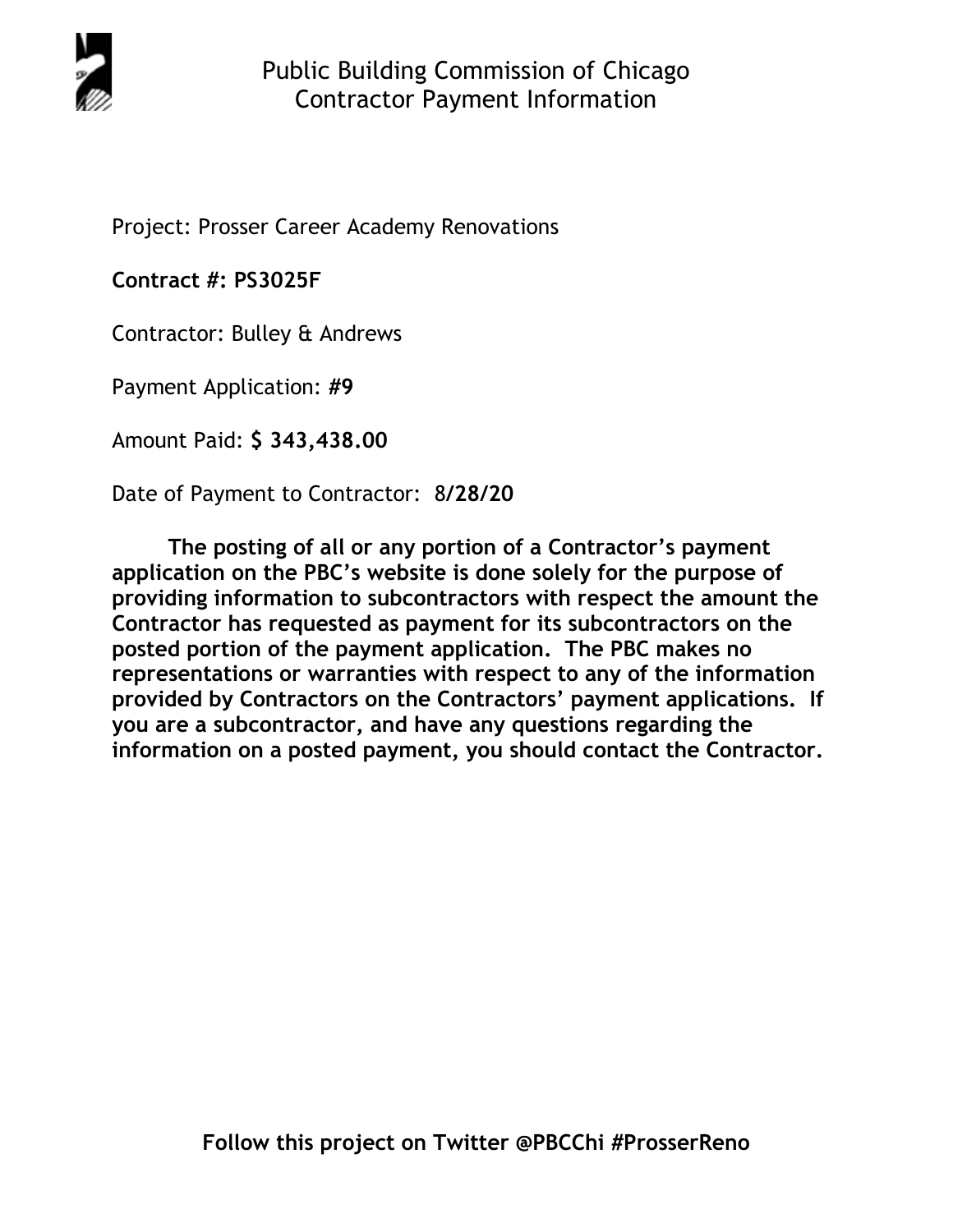## **PUBLIC BUILDING COMMISSION OF CHICAGO EXHIBIT S CERTIFICATE OF ARCHITECT - ENGINEER**

| DATF <sup>.</sup>    | 6/30/2020                                 |                |    |           |  |  |
|----------------------|-------------------------------------------|----------------|----|-----------|--|--|
| PROJECT:             | <b>Prosser Career Academy Renovations</b> |                |    |           |  |  |
| Pay Application No.: |                                           |                |    |           |  |  |
| For the Period:      |                                           | 2/1/2020       | to | 6/30/2020 |  |  |
| Contract No.:        |                                           | <b>PS3025F</b> |    |           |  |  |

In accordance with Resolution No.\_\_\_\_\_, adopted by the Public Building Commission of Chicago on\_\_\_\_\_\_\_\_,relating to the \$\_\_\_\_\_\_\_\_\_\_\_\_\_\_Revenue Bonds issued by the Public Building Commission of Chicago for the financing of this project (and all terms used herein shall have the same meaning as in said Resolution), I hereby certify to the Commission and to its Trustee, that:

- 1. Obligations in the amounts stated herein have been incurred by the Commission and that each item thereof is a proper charge against the Construction Account and has not been paid; and
- 2. No amount hereby approved for payment upon any contract will, when added to all amounts previously paid upon such contract, exceed 90% of current estimates approved by the Architect - Engineer until the aggregate amount of payments withheld equals 5% of the Contract Price (said retained funds being payable as set forth in said Resolution).

| <b>FOR:</b><br>343,438.00<br>Is now entitled to the sum of:<br>\$<br>\$<br><b>ORIGINAL CONTRACTOR PRICE</b><br>\$11,300,000.00<br><b>ADDITIONS</b><br>\$1,905,458.17<br><b>IDEDUCTIONS</b><br>(\$572,458.17)<br><b>NET ADDITION OR DEDUCTION</b><br>\$1,333,000.00<br><b>ADJUSTED CONTRACT PRICE</b><br>\$12,633,000.00<br><b>TOTAL AMOUNT EARNED</b><br>12,205,788.00<br>\$<br><b>TOTAL RETENTION</b><br>\$<br>(139, 951.96)<br>a) Reserve Withheld @ 10% of Total Amount Earned,<br>but Not to Exceed 5% of Contract Price<br>(139, 951.96)<br>\$<br>b) Liens and Other Withholding<br>\$<br>\$<br>c) Liquidated Damages Withheld<br><b>TOTAL PAID TO DATE (Include this Payment)</b><br>12,205,788.00<br><b>LESS: AMOUNT PREVIOUSLY PAID</b><br>11,862,350.00<br>\$<br><b>AMOUNT DUE THIS PAYMENT</b><br>343,438.00<br>\$ | <b>THE CONTRACTOR:</b> | <b>BULLEY &amp; ANDREWS, LLC.</b> |  |
|------------------------------------------------------------------------------------------------------------------------------------------------------------------------------------------------------------------------------------------------------------------------------------------------------------------------------------------------------------------------------------------------------------------------------------------------------------------------------------------------------------------------------------------------------------------------------------------------------------------------------------------------------------------------------------------------------------------------------------------------------------------------------------------------------------------------------|------------------------|-----------------------------------|--|
|                                                                                                                                                                                                                                                                                                                                                                                                                                                                                                                                                                                                                                                                                                                                                                                                                              |                        |                                   |  |
|                                                                                                                                                                                                                                                                                                                                                                                                                                                                                                                                                                                                                                                                                                                                                                                                                              |                        |                                   |  |
|                                                                                                                                                                                                                                                                                                                                                                                                                                                                                                                                                                                                                                                                                                                                                                                                                              |                        |                                   |  |
|                                                                                                                                                                                                                                                                                                                                                                                                                                                                                                                                                                                                                                                                                                                                                                                                                              |                        |                                   |  |
|                                                                                                                                                                                                                                                                                                                                                                                                                                                                                                                                                                                                                                                                                                                                                                                                                              |                        |                                   |  |
|                                                                                                                                                                                                                                                                                                                                                                                                                                                                                                                                                                                                                                                                                                                                                                                                                              |                        |                                   |  |
|                                                                                                                                                                                                                                                                                                                                                                                                                                                                                                                                                                                                                                                                                                                                                                                                                              |                        |                                   |  |
|                                                                                                                                                                                                                                                                                                                                                                                                                                                                                                                                                                                                                                                                                                                                                                                                                              |                        |                                   |  |
|                                                                                                                                                                                                                                                                                                                                                                                                                                                                                                                                                                                                                                                                                                                                                                                                                              |                        |                                   |  |
|                                                                                                                                                                                                                                                                                                                                                                                                                                                                                                                                                                                                                                                                                                                                                                                                                              |                        |                                   |  |
|                                                                                                                                                                                                                                                                                                                                                                                                                                                                                                                                                                                                                                                                                                                                                                                                                              |                        |                                   |  |
|                                                                                                                                                                                                                                                                                                                                                                                                                                                                                                                                                                                                                                                                                                                                                                                                                              |                        |                                   |  |
|                                                                                                                                                                                                                                                                                                                                                                                                                                                                                                                                                                                                                                                                                                                                                                                                                              |                        |                                   |  |
|                                                                                                                                                                                                                                                                                                                                                                                                                                                                                                                                                                                                                                                                                                                                                                                                                              |                        |                                   |  |
|                                                                                                                                                                                                                                                                                                                                                                                                                                                                                                                                                                                                                                                                                                                                                                                                                              |                        |                                   |  |
|                                                                                                                                                                                                                                                                                                                                                                                                                                                                                                                                                                                                                                                                                                                                                                                                                              |                        |                                   |  |
|                                                                                                                                                                                                                                                                                                                                                                                                                                                                                                                                                                                                                                                                                                                                                                                                                              |                        |                                   |  |
|                                                                                                                                                                                                                                                                                                                                                                                                                                                                                                                                                                                                                                                                                                                                                                                                                              |                        |                                   |  |

**Architect Engineer:**

07/06/2020

Paris his

signature, date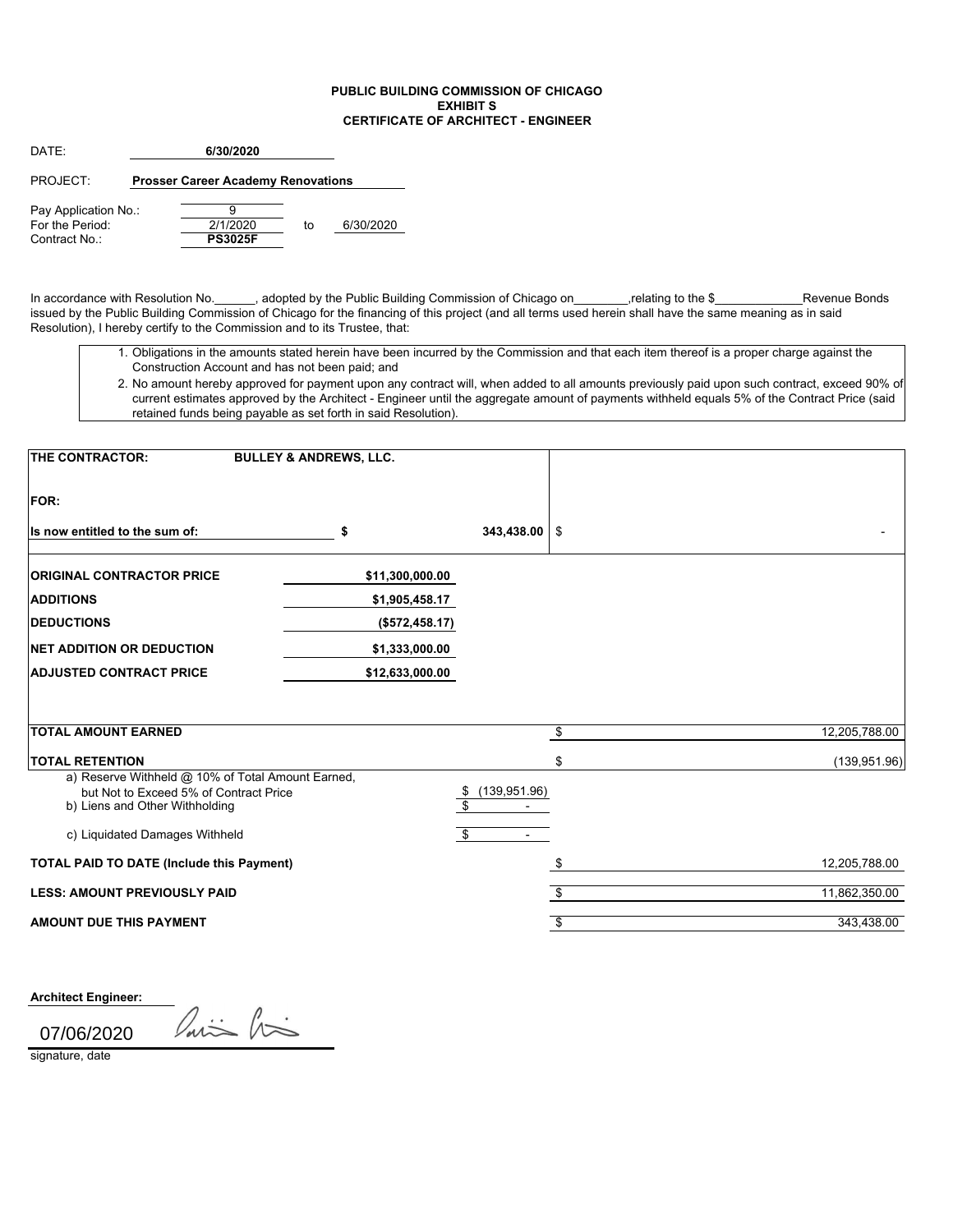### **PUBLIC BUILDING COMMISSION OF CHICAGO**

#### **EXHIBIT A**

#### **CONTRACTOR'S SWORN STATEMENT AND AFFIDAVIT FOR PARTIAL PAYMENT (1 of 2)**

Project Name **PROSSER CAREER ACADEMY CTE** PBC Project # **05375** Job Location **2148 N. LONG AVE CHICAGO, IL 60639** Owner Public Building Commission of Chicago that the following statements are made for the purpose of procuring a partial payment of the contract of under the terms of said Contract;  $$343,438.00$  under the terms of said Contract; ITEM # Subcontractor Name & Address Type of Work Original contract amount Change Orders Adjusted Contract Amt % Complete Previous Current Total to date retainage net previous billing net amount due remaining to bill<br>amount 01000 BULLEY&ANDREWS GENERAL CONDITIONS | 398,260.00 | 121,015.00 | 519,275.00 | 100% | 482,195.00 | 37,080.00 | 519,275.00 | 519,275.00 | 519,275.00 | 519,275.00 | 519,275.00 | 519,373.04 | 36,709.21 | 5,192.75 01520 BULLEY&ANDREWS P&P BOND | 69,816.26 7,305.36 77,121.62 | 100% |77,121.29 | 0.33 | 77,121.62 | 0.00 | 76,350.08 | 771.54 | 0.00 01701 BULLEY&ANDREWS PRECON SERVICES | 100,000.00 | 100,000.00 | 100% | 100,000.00 | 0.00 | 100,000.00 | 0.00 | 0.00 | 0.00 | 0.00 01990 |BULLEY&ANDREWS |PBC ALLOWANCES | 210,000.00 |(201,813.65) | 8,186.35 | 0% | 0.00 | 0.00 | 0.00 | 0.00 | 0.00 | 0.00 | 8,186.35 01991 BULLEY&ANDREWS CM.CONTINGENCY | 200,000.00 |(200,000.00) 0.00 | 0% | 0.00 | 0.00 | 0.00 | 0.00 | 0.00 | 0.00 01992 BULLEY&ANDREWS PBCCONTINGENCY | 450,000.00 (171,564.31) 278,435.69 | 0% | 0.00 | 0.00 | 0.00 | 0.00 | 0.00 | 278,435.69 02001S MILBURN, LLC DEMOLITION 889,800.00 11,920.69 901,720.69 100% 901,720.69 0.00 901,720.69 27,051.62 874,669.07 0.00 27,051.62 02002 BULLEY&ANDREWS DEMO/ABATEMENTOT | 0.00 | 0.00 | 0.00 | 0% | 0.00 | 0.00 | 0.00 | 0.00 | 0.00 | 0.00 04000S |A HORN, INC | MASONRY | 5,870.90 | 51,189.61 | 587,089.61 | 100% | 548,279.30 | 38,810.31 | 587,089.61 | 5,870.90 | 542,796.51 | 38,422.20 | 5,870.90 05000S SG KRAUSS CO STRUCTURAL STEEL | 657,552.00 | 272,428.66 | 929,980.66 | 100% | 902,745.00 | 27,235.66 | 929,980.66 | 9,299.81 | 893,717.55 | 26,963.30 | 9,299.81 06000 BULLEY & ANDREWS GENERAL TRADES 792,117.00 823,280.55 1,615,397.55 100% 1,652,666.03 (37,268.48) 1,615,397.55 16,153.98 1,636,139.37 (36,895.80) 16,153.98 07000S |A-1.ROOFING CO |ROOFING | 175,600.00 | 8,228.00 | 183,828.00 | 100% | 183,828.00 | 0.00 | 183,828.00 | 1,838.28 | 181,989.72 | 0.00 | 1,838.28 09000S |H&P CONTRACTOR, INC |DRYWALL&CEILINGS | 325,500.00 | 65,171.74 | 390,671.74 | 100% | 376,510.18 | 14,161.56 | 390,671.74 | 3,906.72 | 372,745.08 | 14,019.94 | 3,906.72 09600S MR. DAVID'S FLOORING INT'L FLOORING 670,740.00 919.79 671,659.79 100% 663,465.79 8,194.00 671,659.79 6,714.00 645,234.00 19,711.79 6,714.00 09900S |ALL-TECH DECORATING CO |PAINTING | 172,800.00 | 15,150.00 | 187,950.00 | 100% | 173,918.00 | 14,032.00 | 187,950.00 | 1,879.50 | 172,178.82 | 13,891.68 | 1,879.50 11100S GREAT LAKES WEST KITCHEN EQUIPMENT 226,441.00 25,042.00 251,483.00 100% 242,950.00 8,533.00 251,483.00 2,514.83 218,655.00 30,313.17 2,514.83 15000S AMBER MECHANICAL MECHANICAL 2,290,000.00 39,150.33 2,329,150.33 100% 2,259,373.72 69,138.61 2,328,512.33 26,313.81 2,191,782.79 110,415.73 26,951.81 15400S TERRY PLUMBING PLUMBING 616,895.00 44,483.83 661,378.83 100% 641,225.42 20,153.41 661,378.83 6,613.79 621,988.66 32,776.38 6,613.79 16000S FITZGERALDS ELECTRICAL ELECTRICAL 2,007,650.00 337,417.37 2,345,067.37 100% 2,289,491.40 55,575.97 2,345,067.37 23,450.67 2,266,596.49 55,020.21 23,450.67 81999 BULLEY&ANDREWS GENERAL LIABILITY INS. 237,376.39 24,836.46 262,212.85 100% 262,212.85 0.00 262,212.85 0.00 262,212.85 0.00 0.00 83000 BULLEY & ANDREWS FEE 283,552.35 31,577.32 315,129.67 100% 313,900.67 1,229.00 315,129.67 3,151.30 310,659.72 1,318.65 3,151.30 99024 BULLEY&ANDREWS TEMP HEAT | 0.00 | 17,261.25 | 1.7,261.25 | 100% | 17,261.25 | 0.00 | 17,261.25 | 0.00 | 17,261.25 | 0.00 | 0.00 The affiant, being first duly sworn on oath, deposes and says that he/she is CFO / VICE PRESIDENT, of BULLEY & ANDREWS, LLC, an Illinois corporation, and duly authorized to make this Affidavit in behalf of said<br>corporation **PROSSER CAREER ACADEMY CTE - RENOVATION WORK** That the work for which payment is requested has been completed, free and clear of any and all claims, liens, charges, and expenses of any kind or nature whatsoever, and in full compliance with the contract documents and the requirements of said Owner under them. That for the purposes of said contract, the following persons have been contracted with, and have furnished or prepared materials,<br>equipment, supplies, and \$343,438.00 **--------Work Completed--------** COUNTY OF COOK **APPLICATION FOR PAYMENT #9** STATE OF ILLINOIS } SS **CONTRACTOR BULLEY & ANDREWS, LLC.** 

**SUBTOTAL 11,300,000.00 1,333,000.00 12,633,000.00 97.73% 12,088,864.59 256,875.37 12,345,739.96 139,951.96 11,862,350.00 343,438.00 427,212.00**